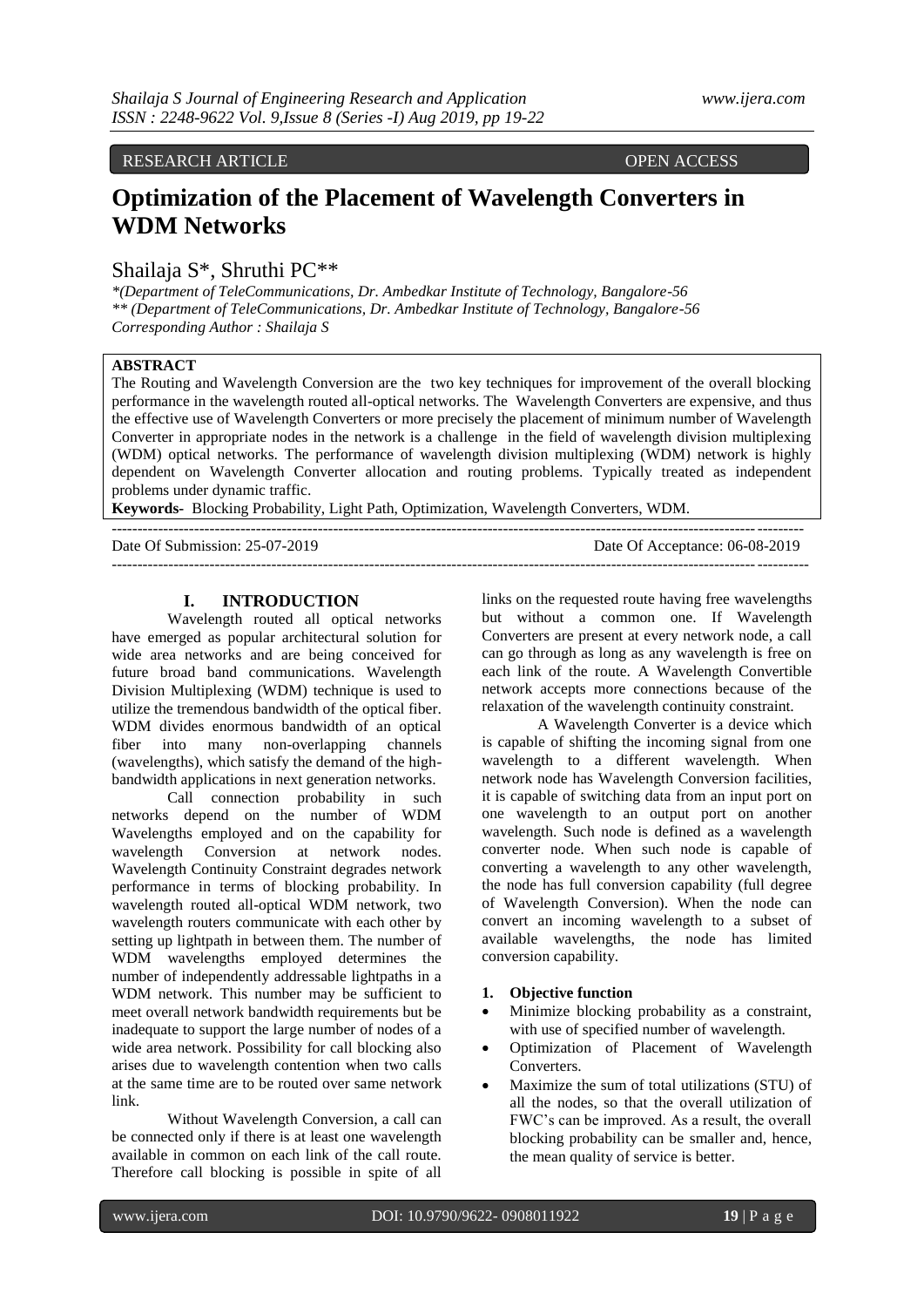## **II. ALGORITHMS**

Genetic algorithms (GA) are robust algorithms for the global comprehensive optimum solution for an optimization problem. GA is repetitive optimization strategy, rather than to employ specific result in each iteration, it works with statistic solution in individual iteration. These are generally known as populations. In the lack of proficiency of problem domain, GA initiates search from arbitrary populations of solutions. They integrate survival of the fittest amidst string frameworks with framed yet arbitrary information transfer to form search algorithm with a few of ingenious ability of human search.

For each generation, unique series of simulated creatures (strings) is established using fits and starts of competent of the old; randomly new part is reliable for satisfactory measure. Three diverse procedures such as reproduction, crossover and mutation are enforced to amend the population of strings.

The individuals are comparable to the desired result of the problem. The tenacious individuals are related to the approximately optimal solutions. With respect to the Wavelength Converter placement issue, every individual in population symbolizes a desirable converter placement as a sequence of bits. The purpose is to obtain the placement that reduces the blocking probability. The GA is initiated by generating initial population. Approximately appropriate placement are preferred upon a number of generations. Crossover and mutation processes examine more possible placements.

Over a appropriate constraint management, the GA contains only possible placements. Just as the stopping criteria are convinced, an optimal converter placement is established. Genetic algorithm being enforced to discrete optimization problem, along with those in telecommunication field.

Primarily the GA mechanism uses a procedure of natural selection amidst of biology concept. This is an progression of individuals from one origination to the subsequent, depending on the eradication of fragile individuals and the replication of steady individuals. The individuals are comparable to the desirable result of the problem. The steady individuals are relevant to the approximately optimal solutions that are scrutinized in the optimization issues. These individuals will sustain upon the number of generations just before the substantial one only remains, specifically, an optimal result of problem is achieved.

In consequence of reproducing individuals in population, genetic operations like selection, crossover and mutation are used. Particular operators determine more solution for individuals that may

lead to optimal result of the problem. The working procedure of Genetic Algorithm is as presented in Figure 1.



**Figure 1**: Flow Chart of the process of Genetic Algorithm (GA)

## **III. NETWORK ARCHITECTURE AND ASSUMPTIONS**

- A WDM network is a connected graph. Accordingly, each node is reachable from any other nodes in the network.
- The links between the nodes are bi-directional. There are N nodes in the network labeled as 1, 2, 3, 4, 5 ,..., N.
- Each link between the nodes contains W different wavelength channels.
- A lightpath is characterized by a sourcedestination node-pair (s, d). For an N-node network, there exist  $N \times (N - 1)$  distinguishable source-destination node pairs. So if we consider only shortest-path routing, there can be  $N \times (N)$ −1) different possible lightpaths considering that only one shortest path is selected (even if there exist multiple shortest paths between a nodepair) depending on the flow of algorithm. Any Routing and Wavelength Assignment (RWA) algorithm can be applied but, the same algorithm should be applied while gathering the utilization statistics and after allocation Wavelength Converters (using utilization statistics).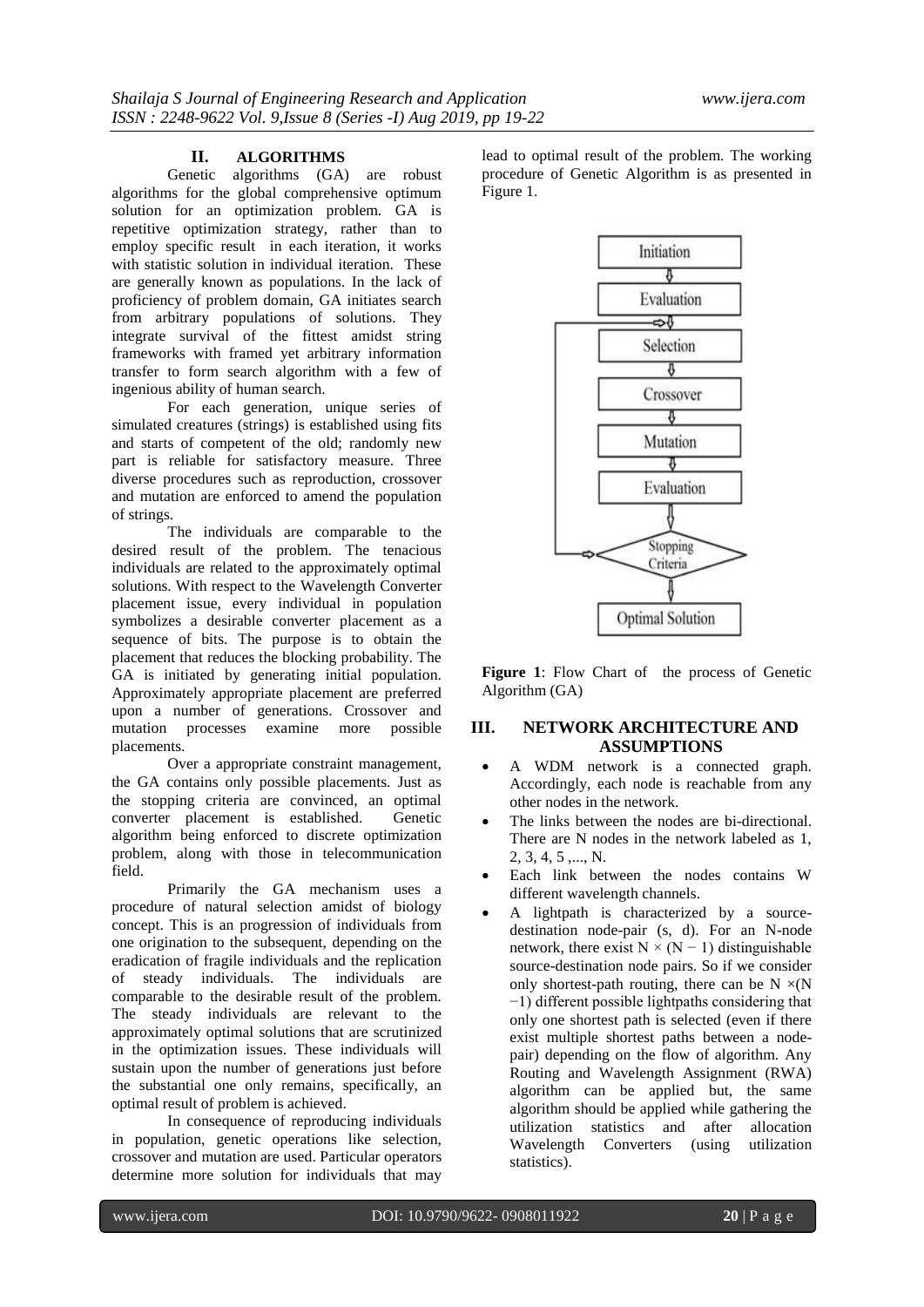Full-range Wavelength Converters (FWCs) are assumed. FWCs can convert an input wavelength to any other wavelengths (at least, all the wavelengths corresponding to the different wavelength channels in the network). When a converter is in use, it cannot be used further until the conversion is completed.

## **IV. NETWORK MODEL**

The network having directed graph  $G =$ (V,L) where V, vertices in graph, represents set of network nodes and L, directed edges in graph, represent the set of unidirectional optic fibre links in network. Let nodes be numbered  $1, 2, ..., N$  and let  $l_{ii}$ represent the directed link from node i to node j. There are F wavelengths on each link and each call requires a full wavelength on each link it traverses. Call requests arrive randomly at each source node and select any of the remaining nodes as their destination with equal probability. Each call uses a pre-specified shortest path. All the shortest paths in the network are assumed to satisfy the optimality principle.

The principle states that if node x is optimal shortest path from node y to node z then optimal shortest path from node x to node z follows same route of the path from y to z. If the pre-specified shortest path is available then light- path is established between source and destination nodes. If pre-specified shortest path is not available then call may not be routed through alternate path and is assumed to be blocked. Let  $A = [\lambda_{ij}]$  be traffic matrix where  $\lambda_{ii}$ , i  $\neq j$  denotes load node from node i to node j, and  $\lambda_{ii} = 0$ , F = The number of wavelengths per links, k=Number of nodes to equipped with converters,  $\lambda_{ij}$ = End to end traffic load from node s to node d.

It is the arrival probability of a call from s to d,  $\lambda_{ii} = 0.05$  for any node pair (i,j), Let link loads per wavelength be  $\rho_{ij}$  for link l<sub>ij</sub>. Specifically,  $\rho_{ij}$  is probability that wavelength is occupied by lightpath on link  $l_{ii}$ . The link loads per wavelength per link can be obtained from load node by

 $pi$ j =  $\frac{\sum_{sd} \lambda sd}{\sum_{sd} \lambda sd}$ w ……………………………….(1)

such that path from s to d includes link  $l_{ii}$ provided  $\lambda_{sd}$  is small such that  $\rho_{ij} < 1$ . Assume that load on loads of other wavelengths and on other link wavelength on link is statistically independent of the link s.

Let the number of converter nodes to be placed be K. Let  $C = \{c(1), c(2), ..., c(K)\}\)$  be the converter placement vector such that  $1 \le c(i) \le c(i +$ 1)  $\leq$  N, 1  $\leq$  i  $\leq$  K. The entries of C denote the placement of converters among the nodes 1,2, ..., N. Now consider the path p of an end-to-end call from a source node s to a destination node d in the network.

Define a segment to be the set of links on the path between two consecutive converter nodes or between the source (or destination) and a converter node. If the path contains no converter nodes, then it consists of a single segment between the source and destination. Then

f(i,j)=1-(1-  $\rho_{\text{ii1}}$   $\rho_{\text{iii2}}$  …………  $\rho_{\text{ini}}$  )<sup>F</sup> ……(2)

is the success probability in the segment from node i to node j on the path, where  $\bar{\rho}_{xy} = 1 - \rho_{xy}$  for link  $l_{xy}$ and  $i_1, i_2, \ldots, i_n$  are the nodes in the segment between nodes i and j.

Let the number of converters placed on the nodes (not including the source and destination nodes) of the path p be k, where  $0 \le k \le K$ . Given the converter placement vector C for the network, we have  $d_{sd} = (d(1), d(2), \ldots, d(k))$  and  $d_{sd}$  C c, the converter placement vector for the path such that the entries of d(i),  $1 \le i \le k$  correspond only to the node numbers of the path p which have converters on them. This divides the path  $p$  into  $k + 1$  segments. Hence the success probability of the end-to-end call with the converter placement vector being C is given by

 $S_{sd}(C) = \prod_{i=0}^{k} f(s_i) \dots (3)$ 

where  $f(s_i) = f(d(i), d(i + 1)), 1 \le i \le k-1$  corresponds to the success probability of segment  $s_i$  between the converter nodes  $d(i)$  and  $d(i+1)$ .

 $f(s_0)$  corresponds to the success probability of the segment between the source node and converter node  $d(1)$  and  $f(s_k)$  corresponds to the success probability of the segment between the converter node d(k) and the destination node. The blocking probability

 $P_{sd}(C) = 1-S_{sd}(C)$  ………………………...(4)

### **V. RESULT ANALYSIS**

The 14 node NSFnet is considered, assuming 8 predefined node points where the converters are optimally placed. For each optimal placement combination with K , number of converters to be placed the corresponding blocking probability  $(P_{sd})$  is calculated and tabulated as in TABLE I. The Blocking Probability for 10 nodes of NSFnet is calculated using Utilization matrix and is as in TABLE II

| <b>TABLE I</b> |                                     |                    |
|----------------|-------------------------------------|--------------------|
|                | Optimal placement of 14 node NSFnet |                    |
| K              | Optimal                             | <b>Blocking</b>    |
|                | <b>Placement</b>                    | <b>Probability</b> |
| 1              | 5                                   | $2.20E-03$         |
| $\mathbf{2}$   | 4.7                                 | 1.20E-03           |
| 3              | 3.5.7                               | 1.00E-04           |
| 4              | 3,5,6,8                             | 8.00E-04           |
| 5              | 3,5,6,7,8                           | $6.00E-04$         |
| 6              | 3,4,5,6,7,8                         | 5.00E-04           |
| 7              | 3,4,5,6,7,8,9                       | 4.10E-04           |